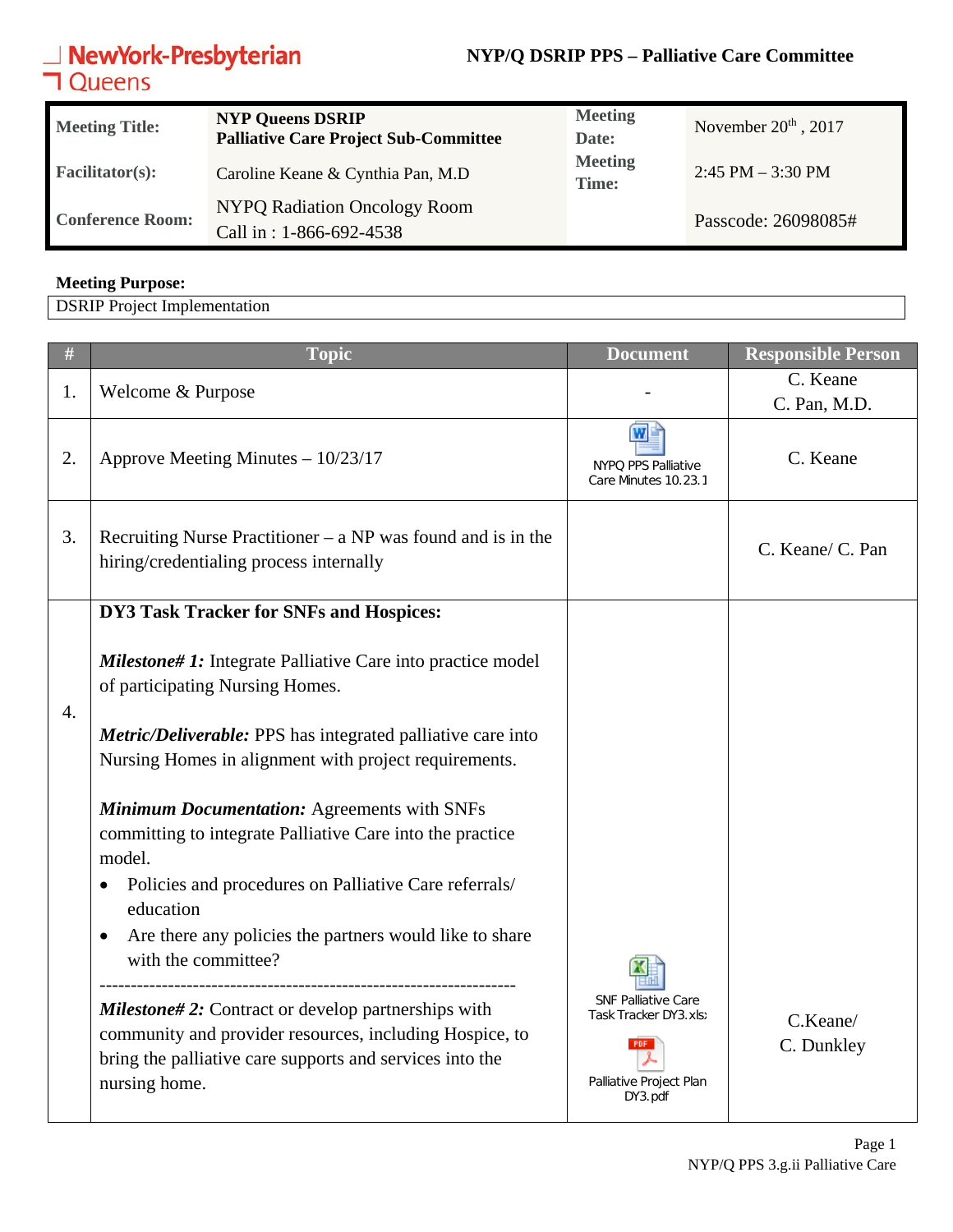### **NYP/Q DSRIP PPS – Palliative Care Committee**

# **NewYork-Presbyterian**<br>**コ**Queens

|    | <b>Metric/Deliverable:</b> The PPS has developed partnerships |           |
|----|---------------------------------------------------------------|-----------|
|    | with community and provider resources including Hospice to    |           |
|    | bring the palliative care supports and services into the      |           |
|    | nursing home.                                                 |           |
|    |                                                               |           |
|    | <b>Minimum Documentation:</b> Agreements between the PPS      |           |
|    | and community and provider resources including Hospice.       |           |
|    | Hospice Vendor Agreement                                      |           |
|    | Hospice education with sign in sheets                         |           |
|    | Possibility of Medical Directors having rounds in SNFs?       |           |
|    | <b>MOLST</b> and eMOLST Training and Implementation           |           |
|    | 1 <sup>st</sup> Cohort : 5 SNFs for eMOLST implementation     |           |
| 5. | The Pavilion                                                  |           |
|    | New Franklin                                                  | C. Keane/ |
|    | Cliffside                                                     | C. Pan    |
|    | <b>LICC</b>                                                   |           |
|    | Silvercrest<br>п                                              |           |
|    | eMOLST rollout plan internally first                          |           |
| 6. | Questions & Open Discussion                                   | C. Keane  |
| 7. | Adjourn                                                       |           |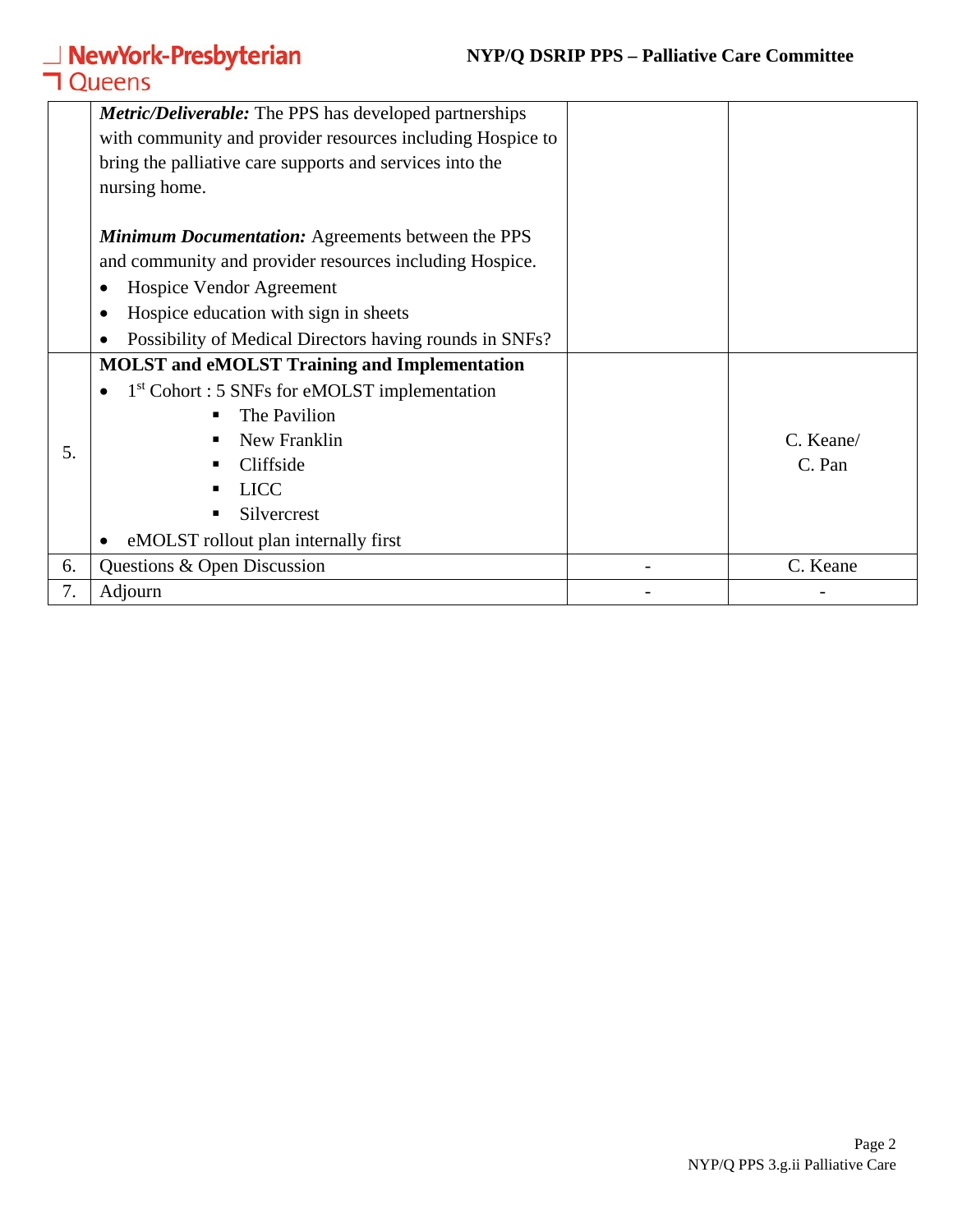## **New York-Presbyterian/Queens PPS**

Project 3.g.ii –Palliative Care Project *Project Committee Meeting November 20th, 2017 2:45 PM –3:15 PM EST*

**Attendees**: K. Fung (NYPQ), J. Faison (NYPQ), M. D'Urso (NYPQ), L. McConnell (NYPQ), S. Schauman (NYPQ), C. Duffy (St. Mary's), M. Sthulmen (QBEC), E. Stulamen (Dry Harbor), M. Dutch ( Forest View), C. Watson (Ozanam Hall), D. Muskin (The Grand) J. Faison (NYPQ), C. Keane (NYPQ)

| <b>Topic</b>                                      | <b>Discussion</b>                                                                                                                                                                                                                                                                       | <b>Actions</b>                                                                                                                        |
|---------------------------------------------------|-----------------------------------------------------------------------------------------------------------------------------------------------------------------------------------------------------------------------------------------------------------------------------------------|---------------------------------------------------------------------------------------------------------------------------------------|
| Agenda:<br>1.                                     | Welcome & Purpose<br>$\bullet$<br><b>Approve Meeting Minutes</b><br><b>Recruiting NP</b><br>DY3 Deliverables<br>MOLST and eMOLST                                                                                                                                                        | N/A<br>$\bullet$                                                                                                                      |
| 2. Approve Meeting<br><b>Minutes:</b><br>C. Keane | The Committee reviewed the meeting minutes from 11.29.17<br>$\bullet$                                                                                                                                                                                                                   | The Committee<br>$\bullet$<br>unanimously approved the<br>meeting minutes.                                                            |
| <b>Recruiting NP:</b><br>3.<br>C. Keane           | The PPS hired a Nurse Practitioner; she will join palliative care committee<br>meetings in the future.                                                                                                                                                                                  | N/A<br>$\bullet$                                                                                                                      |
| <b>DY3 Deliverables:</b><br>4.<br>C. Keane        | <b>Milestone#1:</b> Integrate Palliative Care into practice model of participating<br>Nursing Homes.<br><b>Metric/Deliverable:</b> PPS has integrated palliative care into Nursing Homes in<br>alignment with project requirements.                                                     | PPS Partners please send<br>$\bullet$<br>the PMO proof of an<br>agreement or contract with<br>a hospice or palliative care<br>onsite. |
|                                                   | <b>Minimum Documentation:</b> Agreements with SNFs committing to integrate<br>Palliative Care into the practice model.<br>Palliative care/comfort care has been integrated into the practice mode with<br>SNF partners. When the plan of care requires care comfort care, the SNF staff | Please send policies and<br>$\bullet$<br>procedures on referrals to<br>palliative care to the PMO.                                    |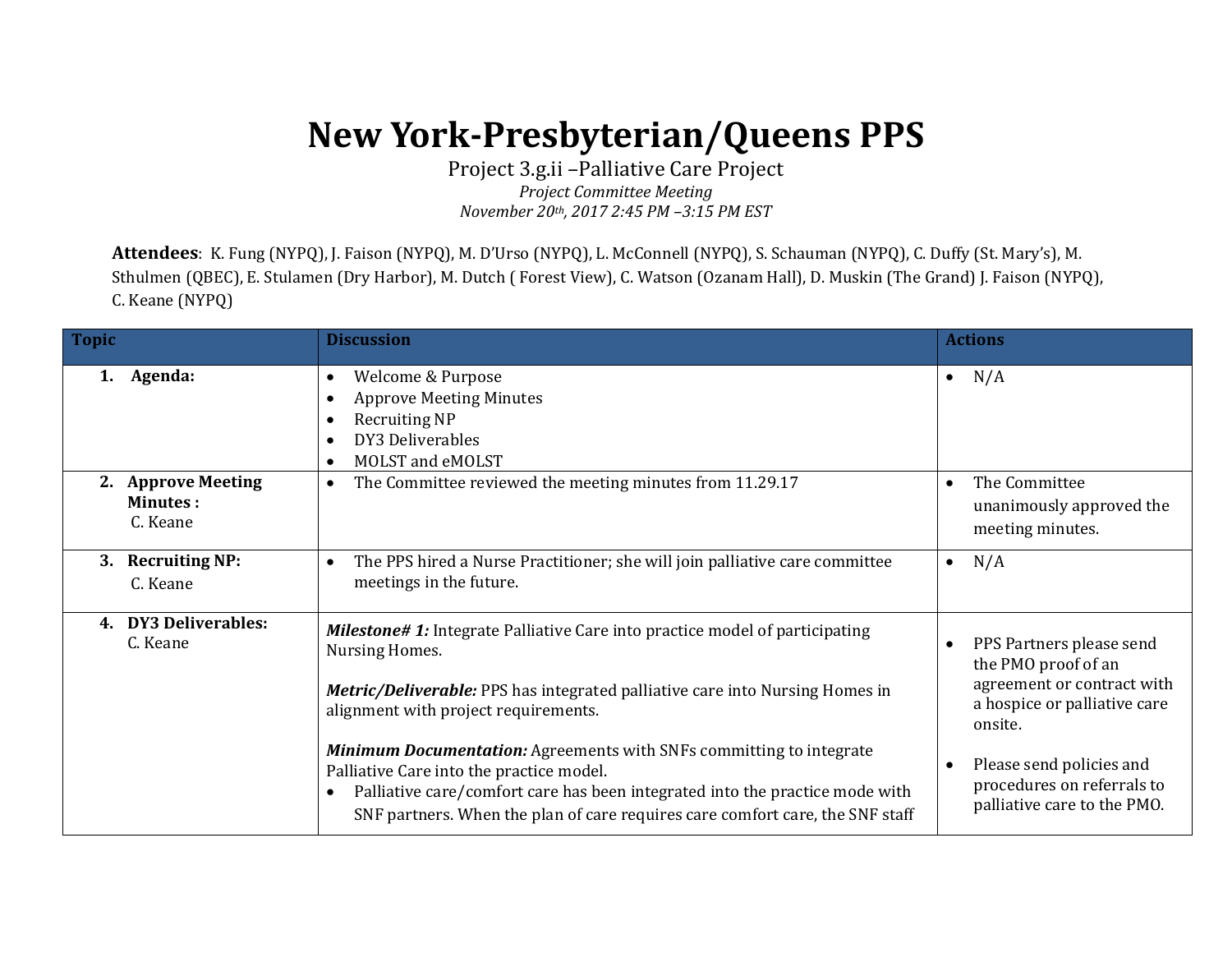| <b>Topic</b>                                                                       | <b>Discussion</b>                                                                                                                                                                                                                                                                                                                                                                                                                                                                                                                                                                                                                                                                                                                                                                                                                                                 | <b>Actions</b>                                                                                                               |
|------------------------------------------------------------------------------------|-------------------------------------------------------------------------------------------------------------------------------------------------------------------------------------------------------------------------------------------------------------------------------------------------------------------------------------------------------------------------------------------------------------------------------------------------------------------------------------------------------------------------------------------------------------------------------------------------------------------------------------------------------------------------------------------------------------------------------------------------------------------------------------------------------------------------------------------------------------------|------------------------------------------------------------------------------------------------------------------------------|
|                                                                                    | will educate patients and their families during the patient's stay at the nursing<br>home.<br><b>Milestone# 2:</b> Contract or develop partnerships with community and provider<br>resources, including Hospice, to bring the palliative care supports and services<br>into the nursing home.<br>Metric/Deliverable: The PPS has developed partnerships with community and<br>provider resources including Hospice to bring the palliative care supports and<br>services into the nursing home.<br>Minimum Documentation: Agreements between the PPS and community and<br>provider resources including Hospice.<br>Contracting with community hospice and palliative care providers will allow<br>$\bullet$<br>the SNFs to avail themselves of the hospice services, such as support services,<br>trainings and emotional support to patients and their families. | PPS partners please submit<br>$\bullet$<br>pending palliative care<br>deliverables through<br>performance logic<br>webforms. |
| <b>MOLST and eMOLST</b><br>5.<br><b>Training and</b><br>Implementation<br>C. Keane | <b>MOLST</b> and eMOLST Training and Implementation<br>1st Cohort : 5 SNFs for eMOLST implementation<br>The Pavilion<br>٠<br>New Franklin<br>Cliffside<br><b>LICC</b><br>Silvercrest<br>$\blacksquare$<br>eMOLST rollout plan :<br>C. Pan and C. Keane are currently revising the Advanced Care Plan policy to<br>$\bullet$<br>include follow up protocols for patients that best fit NYPQ.<br>The PMO will roll out the eMOLST implementation plan with the ED and<br>palliative care department to be prepared to receive incoming MOLST from<br>SNFs.                                                                                                                                                                                                                                                                                                          | The PMO will update the<br>$\bullet$<br>committee when the<br>education materials are<br>released.                           |